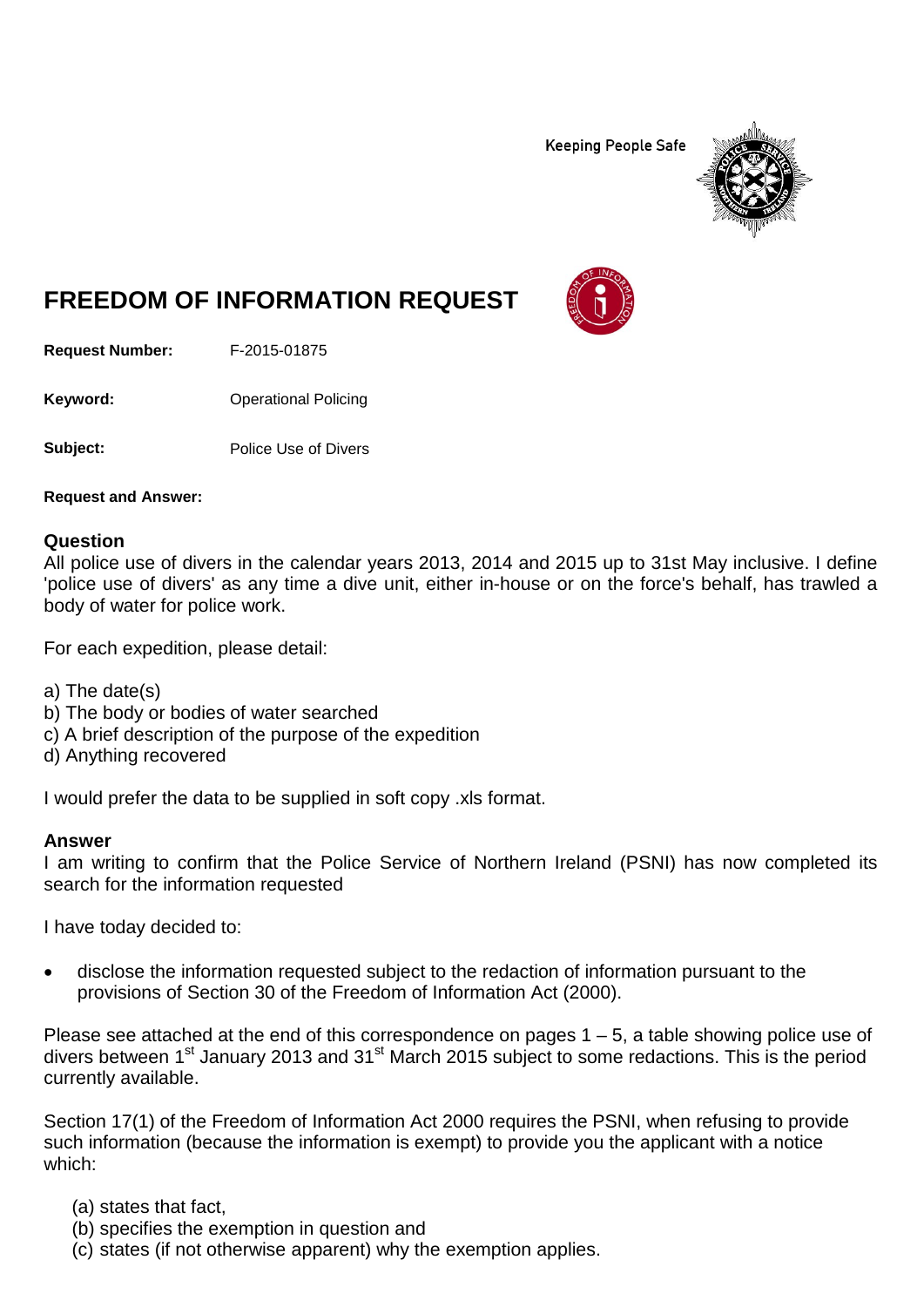The exemption, as well as the factors the Department considered when deciding where the public interest lies, are listed below:

Section 30(1)(a) – Investigations

The full text of exemptions can be found at [www.legislation.gov.uk](http://www.legislation.gov.uk/) and further guidance on how they operate can be located on the Information Commissioners Office website [www.ico.org.uk](http://www.ico.org.uk/)

Section 30 is a qualified and class-based exemption which means that there is no requirement to evidence the Harm in release but a Public Interest Test must be conducted.

# **Public Interest Test**

## Factors Favouring Release

The information simply relates to searches that were carried out by police divers and release would reassure the public that the PSNI is effectively engaging with its investigative role. All police investigations will involve the use of public funds and where this is the case there is always a public interest in ensuring that those funds are not used unnecessarily or unwisely.

## Factors Against Release

The redacted information is held for the purposes of an investigation. If the PSNI were to release such information it would seriously compromise and undermine criminal investigations and hinder the course of justice. An investigation may be prejudiced by premature release of information resulting in loss of evidence or alerting a suspect. Also, disclosure could infringe on a suspect's right to a fair trial, as well as on the rights of the victims if a prosecution were to fail due to disclosure of the information.

#### **Decision**

While there is a strong public interest in releasing the information requested the PSNI must ensure that an investigation is not adversely affected by the release of information. On balance the requirement to withhold the information relating to a criminal investigation, the release of which may affect the outcome of an investigation or court proceedings, must therefore take precedence.

The public interest, in this instance, is therefore best served by not releasing the information to which you seek access.

## **Partial Neither Confirm nor Deny**

The PSNI can neither confirm nor deny that it holds any other information relevant to this request, as the duty in Section 1(1)(a) of the Freedom of Information Act (2000) does not apply by virtue of the following exemption:

Section 30(3) Investigations and Proceedings Conducted by Public Authorities

#### Factors favouring confirmation or denial for Section 30

By confirming or denying that any other information relevant to this request exists would satisfy the public that investigations are conducted properly and that public money is being well spent.

## Factors against confirmation or denial for Section 30

By confirming or denying that any other information relevant to this request exists, would hinder the prevention or detection of crime, as it would indicate whether any current investigations are ongoing and would undermine any such investigation.

## Balance Test

The protection of investigations is of paramount importance and the PSNI will not divulge whether any other information is or is not held if to do so could undermine that investigation. Whilst there is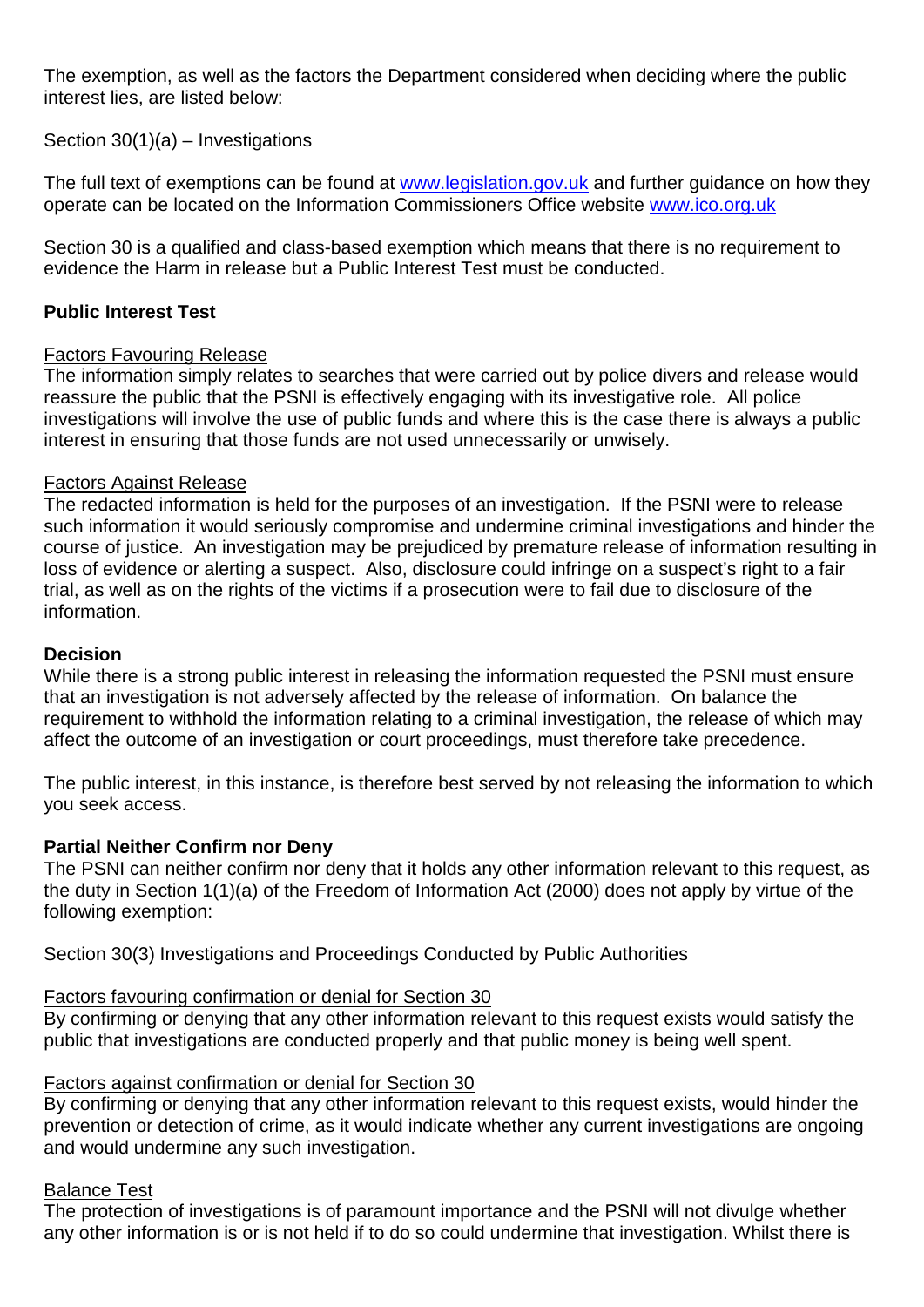public interest in the transparency of policing operations and, in this case, investigations there is very strong public interest in safeguarding the investigations in order to ensure that the crime/ incident is appropriately investigated.

Although there is a public interest in knowing how often divers are used and in what circumstances so that the PSNI can be held to account regarding their cost and use, this is out weighed by the greater interest in ensuring that information is not disclosed that could hinder a police investigation, which would affect the ability of the PSNI to detect that particular crime or understand the incident fully.

If you have any queries regarding your request or the decision please do not hesitate to contact me on 028 9070 0164. When contacting the Freedom of Information Team, please quote the reference number listed at the beginning of this letter.

If you are dissatisfied in any way with the handling of your request, you have the right to request a review. You should do this as soon as possible or in any case within two months of the date of issue of this letter. In the event that you require a review to be undertaken, you can do so by writing to the Head of Freedom of Information, PSNI Headquarters, 65 Knock Road, Belfast, BT5 6LE or by emailing [foi@psni.pnn.police.uk.](mailto:foi@psni.pnn.police.uk)

If following an internal review, carried out by an independent decision maker, you were to remain dissatisfied in any way with the handling of the request you may make a complaint, under Section 50 of the Freedom of Information Act, to the Information Commissioner's Office and ask that they investigate whether the PSNI has complied with the terms of the Freedom of Information Act. You can write to the Information Commissioner at Information Commissioner's Office, Wycliffe House, Water Lane, Wilmslow, Cheshire, SK9 5AF. In most circumstances the Information Commissioner will not investigate a complaint unless an internal review procedure has been carried out, however the Commissioner has the option to investigate the matter at his discretion.

Please be advised that PSNI replies under Freedom of Information may be released into the public domain via our website @ [www.psni.police.uk](http://www.psni.police.uk/)

Personal details in respect of your request have, where applicable, been removed to protect confidentiality.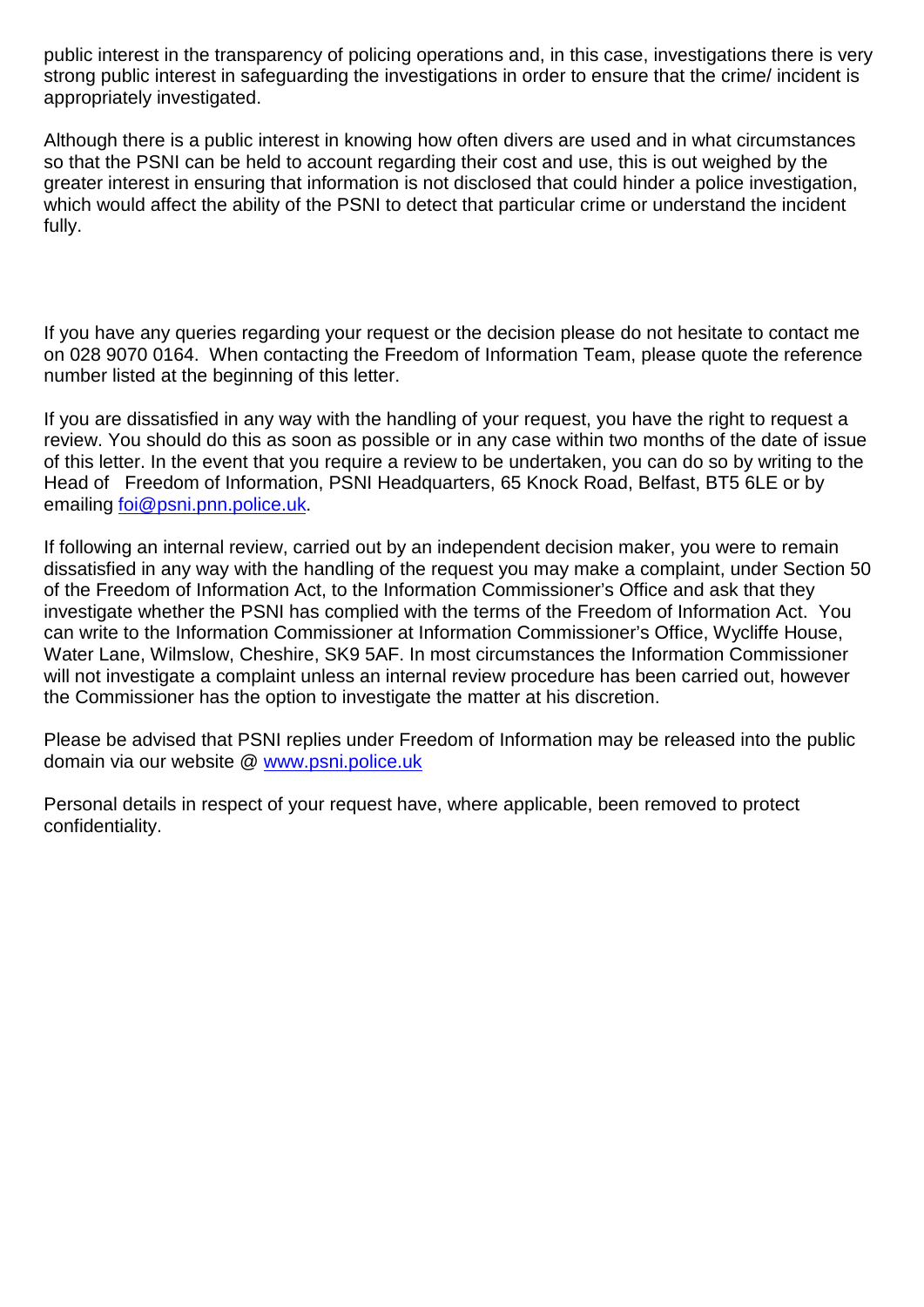|                                                               |                             |                         |                           | Result           |              |
|---------------------------------------------------------------|-----------------------------|-------------------------|---------------------------|------------------|--------------|
| <b>Operational Deployment</b><br><b>Calander Year to Date</b> |                             | Location of Search      | of Request                |                  |              |
|                                                               | Date of Deployment          |                         |                           |                  |              |
|                                                               |                             |                         | <b>Nature</b>             |                  |              |
|                                                               |                             |                         |                           |                  |              |
|                                                               |                             |                         |                           |                  |              |
|                                                               |                             |                         |                           |                  |              |
|                                                               |                             |                         | Misper search -           |                  |              |
| 1                                                             | $04$ -Jan-<br>13            | North Belfast           | Flooded confined<br>space | Nothing found    |              |
| $\mathbf{2}$                                                  | $12-Feb-$<br>13             |                         |                           |                  |              |
| 3                                                             | 14-Feb-<br>13               |                         |                           |                  | s.l<br>s.F30 |
| 4                                                             | 19-Feb-<br>13               |                         |                           |                  | s.F30(1)     |
| 5                                                             | 04-Mar-<br>13               | River Lagan, Belfast    | Misper Search             | Nothing found    |              |
| $6\phantom{a}$                                                | 10-Apr-<br>13               | River Lagan, Belfast    | <b>Misper Search</b>      | Nothing found    |              |
| $\overline{7}$                                                | 19-Apr-<br>13               | Banbridge               | Misper Search             | Nothing found    |              |
| 8                                                             | 29-Apr-<br>13               | River Foyle L'derry     | Misper Search             | Nothing found    |              |
| 9                                                             | 02-May-<br>13               | Lough Erne, Enniskillen | Defensive Search          | Area cleared     |              |
| 10                                                            | 14-May-<br>13               | Lough Erne, Enniskillen | Defensive Search          | Area cleared     |              |
| 11                                                            | 15-May-<br>13               | Lough Erne, Enniskillen | Defensive Search          | Area cleared     |              |
| 12                                                            | 16-May-<br>13               | Lough Erne, Enniskillen | Defensive Search          | Area cleared     |              |
| 13                                                            | $\overline{17}$ -May-<br>13 | Lough Erne, Enniskillen | Defensive Search          | Area cleared     |              |
| 14                                                            | 27-May-<br>13               | Lough Erne, Enniskillen | Defensive Search          | Area cleared     |              |
| 15                                                            | 28-May-<br>13               | Lough Erne, Enniskillen | Defensive Search          | Area cleared     |              |
| 16                                                            | 29-May-<br>13               | Lough Erne, Enniskillen | Defensive Search          | Area cleared     |              |
| 17                                                            | 30-May-<br>13               | Lough Erne, Enniskillen | Defensive Search          | Area cleared     |              |
| 18                                                            | $01$ -Jun-<br>13            | Quarry, Annalong        | Misper search             | Bodies recovered |              |
| 19                                                            | $10$ -Jun-<br>13            | Lough Erne, Enniskillen | Defensive Search          | Area cleared     |              |
| 20                                                            | 10-Jun-<br>13               | Lough Erne, Enniskillen | Defensive Search          | Area cleared     |              |
| 21                                                            | $11$ -Jun-<br>13            | Lough Erne, Enniskillen | Defensive Search          | Area cleared     |              |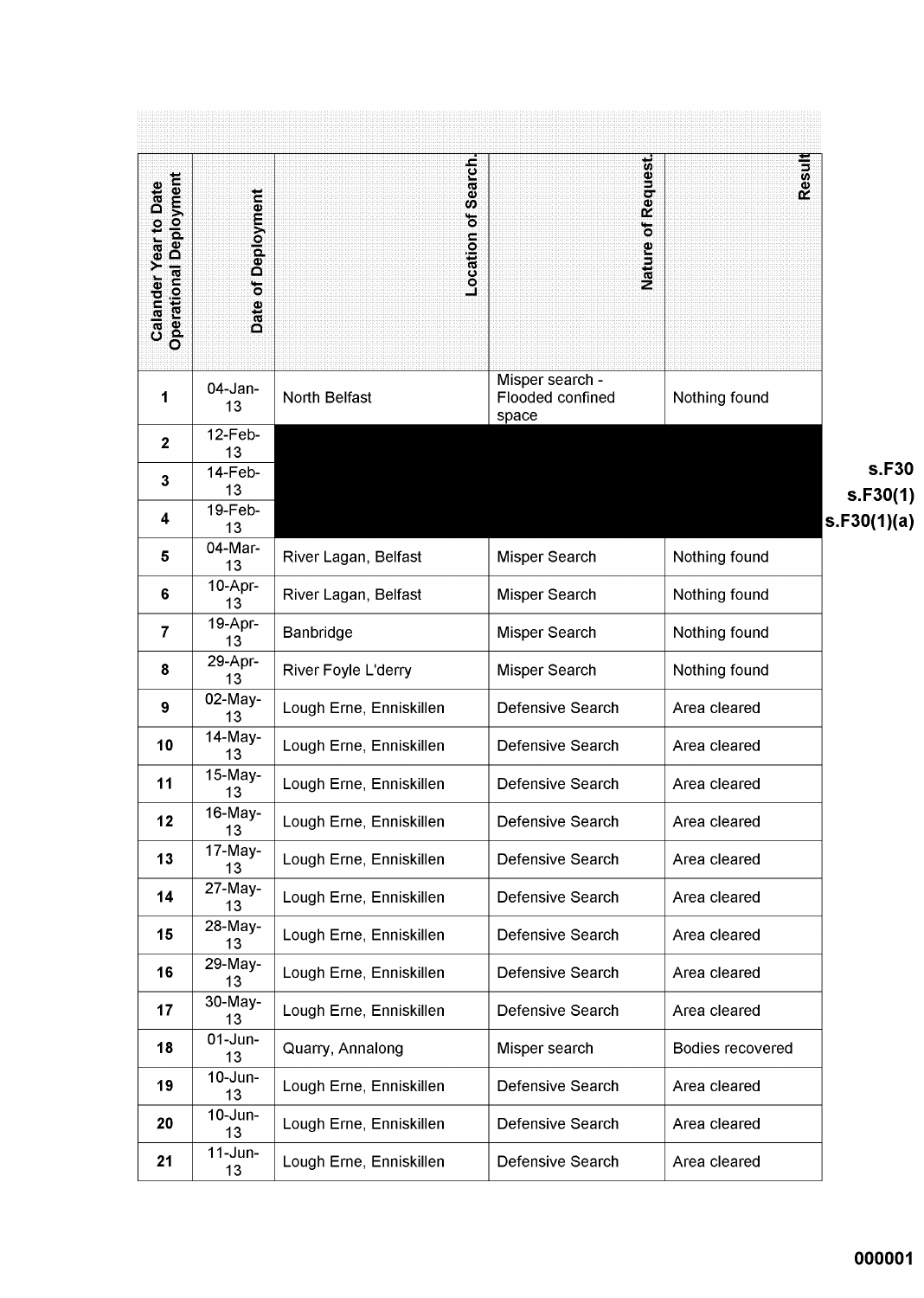| 22 | $11$ -Jun-<br>13   | Lough Erne, Enniskillen                 | Defensive Search            | Area cleared   |    |
|----|--------------------|-----------------------------------------|-----------------------------|----------------|----|
| 23 | 12-Jun-<br>13      | Lough Erne, Enniskillen                 | Defensive Search            | Area cleared   |    |
| 24 | 12-Jun-<br>13      | Lough Erne, Enniskillen                 | Defensive Search            | Area cleared   |    |
| 25 | $13$ -Jun-<br>13   | Lough Erne, Enniskillen                 | Defensive Search            | Area cleared   |    |
| 26 | $13$ -Jun-<br>13   | Lough Erne, Enniskillen                 | Defensive Search            | Area cleared   |    |
| 27 | 14-Jun-<br>13      | Lough Erne, Enniskillen                 | Defensive Search            | Area cleared   |    |
| 28 | 14-Jun-<br>13      | Lough Erne, Enniskillen                 | Defensive Search            | Area cleared   |    |
| 29 | $14$ -Jun-<br>13   | Lough Russell, Enniskilllen             | Misper Search               | Nothing found  |    |
| 30 | $15$ -Jun-<br>13   | Lough Russell, Enniskilllen             | Misper Search               | Nothing found  |    |
| 31 | $15$ -Jun-<br>13   | Lough Erne, Enniskillen                 | Defensive Search            | Area cleared   |    |
| 32 | $15$ -Jun-<br>13   | Lough Erne, Enniskillen                 | Defensive Search            | Area cleared   |    |
| 33 | 16-Jun-<br>13      | River Lagan, Belfast                    | Defensive Search            | Area cleared   |    |
| 34 | 16-Jun-<br>13      | Route Search of River<br><b>Bridges</b> | Defensive Search            | Area cleared   |    |
| 35 | 17-Jun-<br>13      | Lough Erne, Enniskillen                 | Defensive Search            | Area cleared   |    |
| 36 | 17-Jun-<br>13      | River Lagan, Belfast                    | Defensive Search            | Area cleared   |    |
| 37 | 18-Jun-<br>13      | Lough Erne, Enniskillen                 | Defensive Search            | Area cleared   |    |
| 38 | 18-Jun-<br>13      | Reservoir, Carrickfergus                | Misper search               | Body recovered |    |
| 39 | 24-Jun-<br>13      | Lough Erne, Enniskillen                 | Defensive Search            | Area cleared   |    |
| 40 | $25 - Jun -$<br>13 | Lough Erne, Enniskillen                 | Defensive Search            | Area cleared   |    |
| 41 | 26-Jun-<br>13      | Lough Erne, Enniskillen                 | Defensive Search            | Area cleared   |    |
| 42 | 26-Jun-<br>13      | Lough Erne, Enniskillen                 | Search for lost<br>property | Nothing found  |    |
| 43 | 15-Jul-13          | Lough, Drumquin                         | Misper search               | Nothing found  |    |
| 44 | 17-Jul-13          | Lough, Drumquin                         | Misper search               | Nothing found  |    |
| 45 | 19-Jul-13          | River Lagan, Donaghcloney               | Misper search               | Body recovered |    |
| 46 | 20-Jul-13          | Newtownstewart                          | Misper search               | Body recovered |    |
| 47 | $31 -$ Jul-13      |                                         |                             |                |    |
| 48 | 05-Aug-<br>13      | <b>Belfast Harbour</b>                  | Search of Ships Keel        | Nothing found  | S. |
| 49 | $31-Au$ g-<br>13   | Camlough Lake, Newry                    | Misper search               | Body recovered |    |

**s.F30**  $s.F30(1)$  $F30(1)(a)$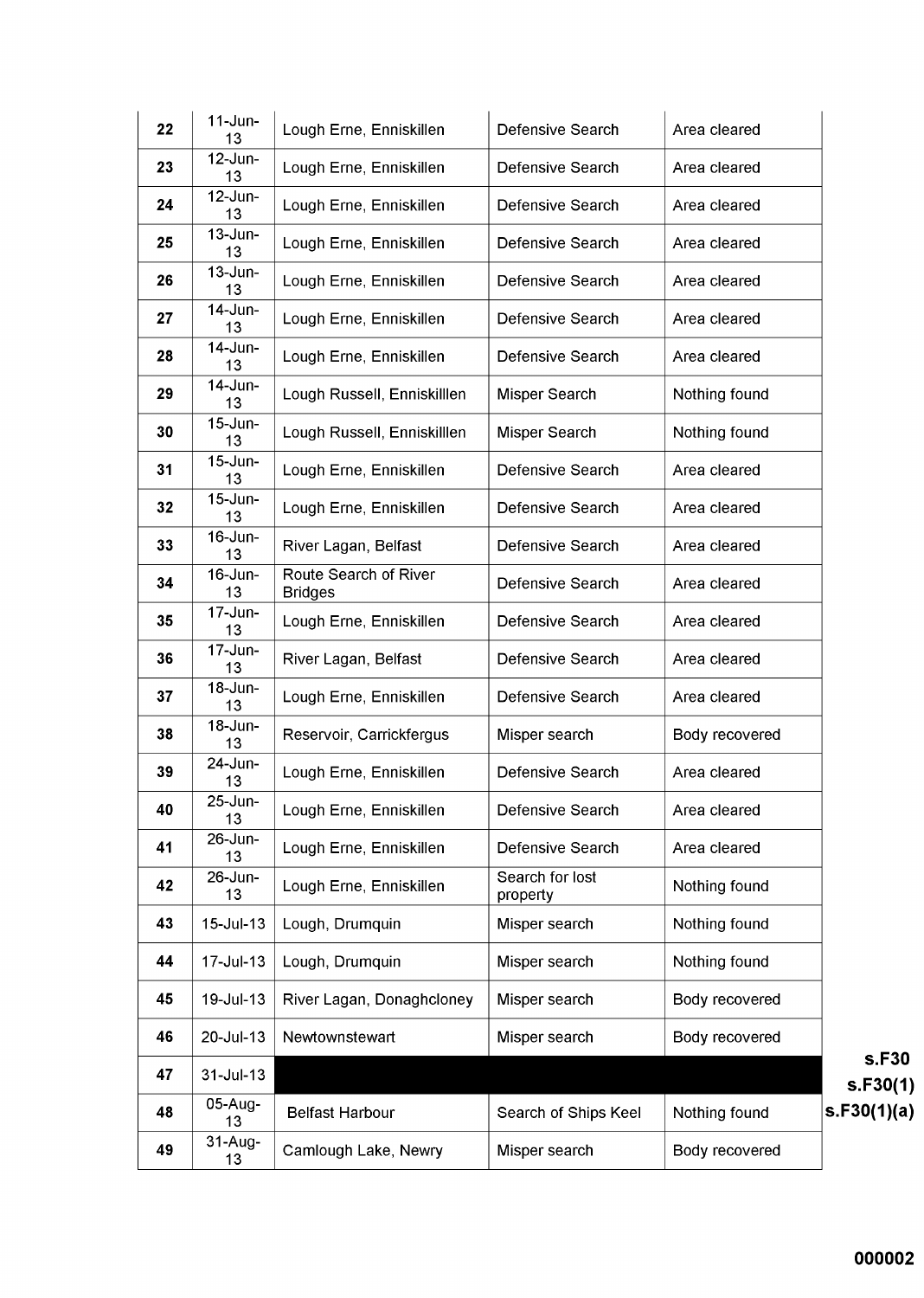| 50               | $23-Sep-$<br>13     | Ramore Head, Portrush      | Misper search                  | Nothing found                         |                   |
|------------------|---------------------|----------------------------|--------------------------------|---------------------------------------|-------------------|
| 51               | 24-Sep-<br>13       | Ramore Head, Portrush      | Misper search                  | Nothing found                         |                   |
| 52               | 09-Oct-<br>13       |                            |                                |                                       | s.F30             |
| 53               | 14-Oct-<br>13       |                            |                                |                                       | s.F30(1)          |
| 54               | $15$ -Oct-<br>13    | Omagh                      | Misper search                  | Body recovered                        | s.F30(1)(a)       |
|                  |                     |                            |                                |                                       |                   |
| 1                | 22-Jan-<br>14       | River Foyle, L'derry       | Misper search                  | Nothing found                         |                   |
| $\boldsymbol{2}$ | $23 - Jan -$<br>14  | River Straid, Ballymena    | Misper search                  | Nothing found                         |                   |
| $\mathbf{3}$     | $25 - Jan -$<br>14  | River Straid, Ballymena    | Misper search                  | Nothing found                         |                   |
| 4                | $26$ -Jan-<br>14    | River Foyle, L'derry       | Misper search                  | Nothing found                         |                   |
| 5                | $07$ -Mar-<br>14    | River Lagan, Belfast       | Misper search                  | Body recovered                        |                   |
| 6                | 25-Mar-<br>14       | River Lagan, Lisburn       | Misper search                  | Nothing found                         |                   |
| 7                | 26-Mar-<br>14       | River Lagan, Lisburn       | Misper search                  | Body recovered                        |                   |
| 8                | 03-Apr-<br>14       |                            |                                |                                       | s.F30<br>s.F30(1) |
|                  |                     |                            |                                |                                       |                   |
| 9                | 23-Apr-<br>14       | Coastal Search, Portrush   | Misper search                  | Nothing found                         | s.F30(1)(a)       |
| 10               | $01-May-$<br>14     |                            |                                |                                       |                   |
| 11               | 17-May-<br>14       | River Erne, Enniskillen    | Misper search                  | Body recovered                        | s.F30<br>s.F30(1) |
| 12               | 16-Jun-<br>14       | <b>Belfast Harbour</b>     | Hull search                    | <b>Hull Searched</b><br>nothing found | s.F30(1)(a)       |
| 13               | 24-Jun-<br>14       | Newry canal                | Vehicle seen entering<br>canal | Body recovered                        |                   |
| 14               | 26-Aug-<br>14       | River Bann, Maghery        | <b>Potential Misper</b>        | Nothing found                         |                   |
| 15               | $18$ -Oct-<br>14    | Lacken Road, Castlewellan  | Rally car submerged in<br>lake | Body recovered                        |                   |
| 16               | 20-Nov-<br>14       | River Lagan                | Misper Search                  | Nothing found                         |                   |
| 17               | 21-Nov-             |                            | Misper Search                  | Nothing found                         |                   |
| 18               | 14<br>22-Nov-<br>14 | River Lagan<br>River Lagan | Misper Search                  | Nothing found                         |                   |
| 19               | 24-Nov-<br>14       | River Lagan                | Misper Search                  | Nothing found                         |                   |
| 20               | 24-Nov-<br>14       | River Lagan                |                                | Nothing found                         |                   |
| 21               | 25-Nov-<br>14       | River Lagan                | Misper Search<br>Misper Search | Nothing found                         |                   |
| 22               | 26-Nov-<br>14       | River Lagan                | Misper Search                  | Nothing found                         |                   |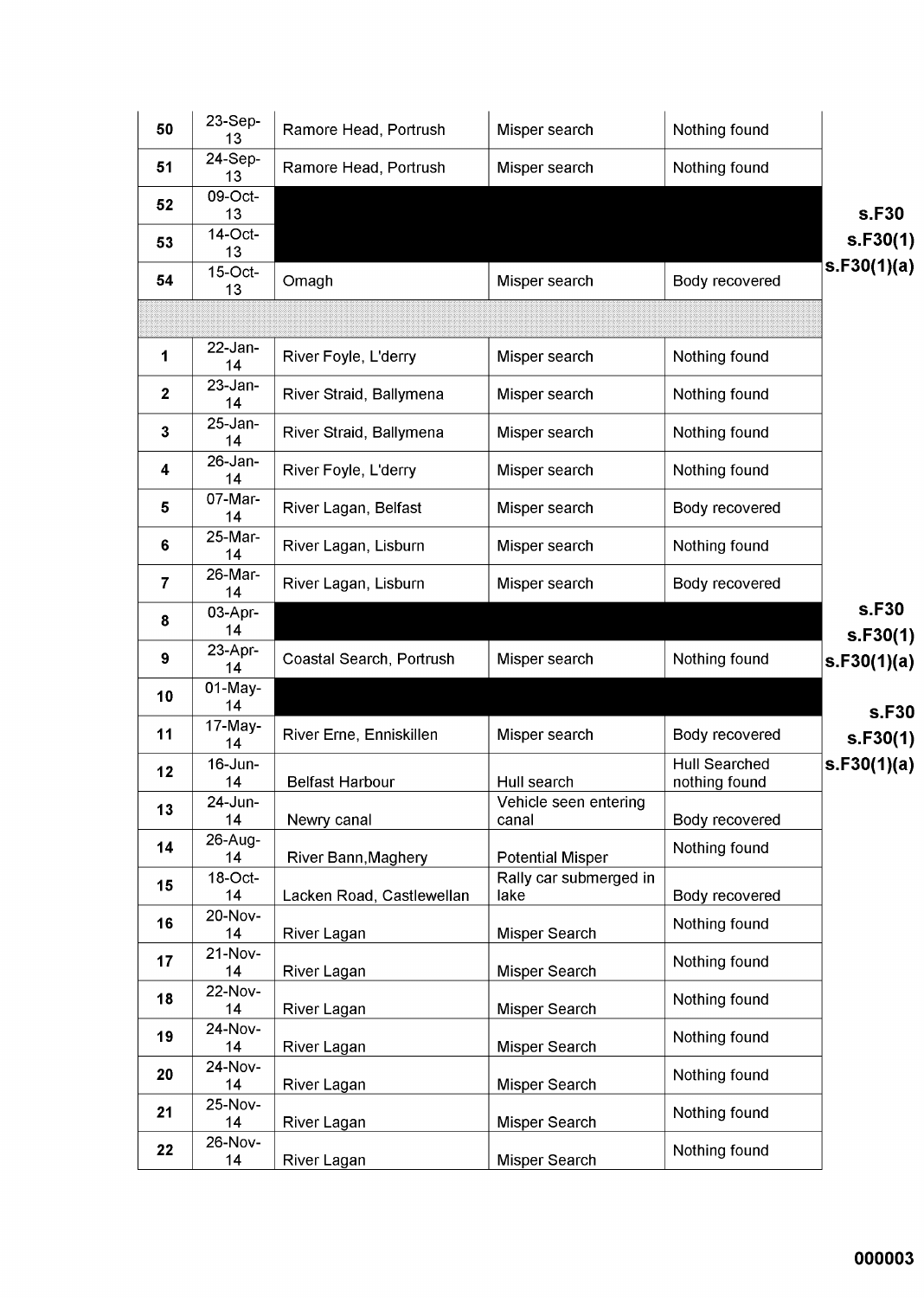| 23           | 27-Nov-<br>14      | River Lagan                         | Misper Search        | Nothing found |                         |
|--------------|--------------------|-------------------------------------|----------------------|---------------|-------------------------|
| 24           | 28-Nov-<br>14      | River Lagan                         | Misper Search        | Nothing found |                         |
| 25           | 29-Nov-<br>14      | River Lagan                         | Misper Search        | Nothing found |                         |
| 26           | $02$ -Dec-<br>14   | River Lagan                         | Misper Search        | Nothing found |                         |
| 27           | 19-Dec-<br>14      | River Erne, Enniskillen             | Misper Search        | Nothing found |                         |
| 28           | 19-Dec-<br>14      | River Erne, Enniskillen             | Misper Search        | Nothing found |                         |
| 29           | 19-Dec-<br>14      | River Erne, Enniskillen             | <b>Misper Search</b> | Nothing found |                         |
| 30           | 23-Dec-<br>14      | River Erne, Enniskillen             | Misper Search        | Nothing found |                         |
| 31           | 23-Dec-<br>14      | River Erne, Enniskillen             | Misper Search        | Nothing found |                         |
| 32           | 29-Dec-<br>14      | River Erne, Enniskillen             | Misper Search        | Nothing found |                         |
| 33           | 29-Dec-<br>14      | River Erne, Enniskillen             | <b>Misper Search</b> | Nothing found |                         |
| 34           | 29-Dec-<br>14      | River Erne, Enniskillen             | <b>Misper Search</b> | Nothing found |                         |
| 35           | 29-Dec-<br>14      | River Erne, Enniskillen             | Misper Search        | Nothing found |                         |
| 36           | 31-Dec-<br>14      | Coastal search in sea off<br>Bangor | Misper Search        | Nothing found |                         |
| 37           | 31-Dec-<br>14      | Coastal search in sea off<br>Bangor | Misper Search        | Nothing found |                         |
| 38           | 31-Dec-<br>14      | Coastal search in sea off<br>Bangor | Misper Search        | Nothing found |                         |
|              |                    |                                     |                      |               |                         |
| 1            | 02-Jan-<br>15      | River Erne, Enniskillen             | Misper Search        | Nothing found |                         |
| $\mathbf{2}$ | 03-Jan-<br>15      | River Erne, Enniskillen             | <b>Misper Search</b> | Nothing found | s.F30                   |
| $\mathbf{3}$ | $07 - Jan -$<br>15 |                                     |                      |               | s.F30(1)                |
| 4            | $21$ -Jan-<br>15   | River Erne, Enniskillen             | Misper Search        | Nothing found | s.F30(1)(a)             |
| 5            | $25 - Jan-$<br>15  | River Erne, Enniskillen             | Misper Search        | Nothing found |                         |
| 6            | 26-Jan-<br>15      | River Erne, Enniskillen             | Misper Search        | Nothing found |                         |
| 7            | $31 - Jan-$<br>15  | River Erne, Enniskillen             | Misper Search        | Nothing found |                         |
| 8            | 06-Feb-<br>15      | River Erne, Enniskillen             | Misper Search        | Nothing found |                         |
| 9            | 06-Feb-<br>15      | River Erne, Enniskillen             | Misper Search        | Nothing found |                         |
| 10           | 17-Feb-<br>15      |                                     |                      |               | s.F30                   |
| 11           | $18$ -Feb-<br>15   |                                     |                      |               | s.F30(1)<br>s.F30(1)(a) |